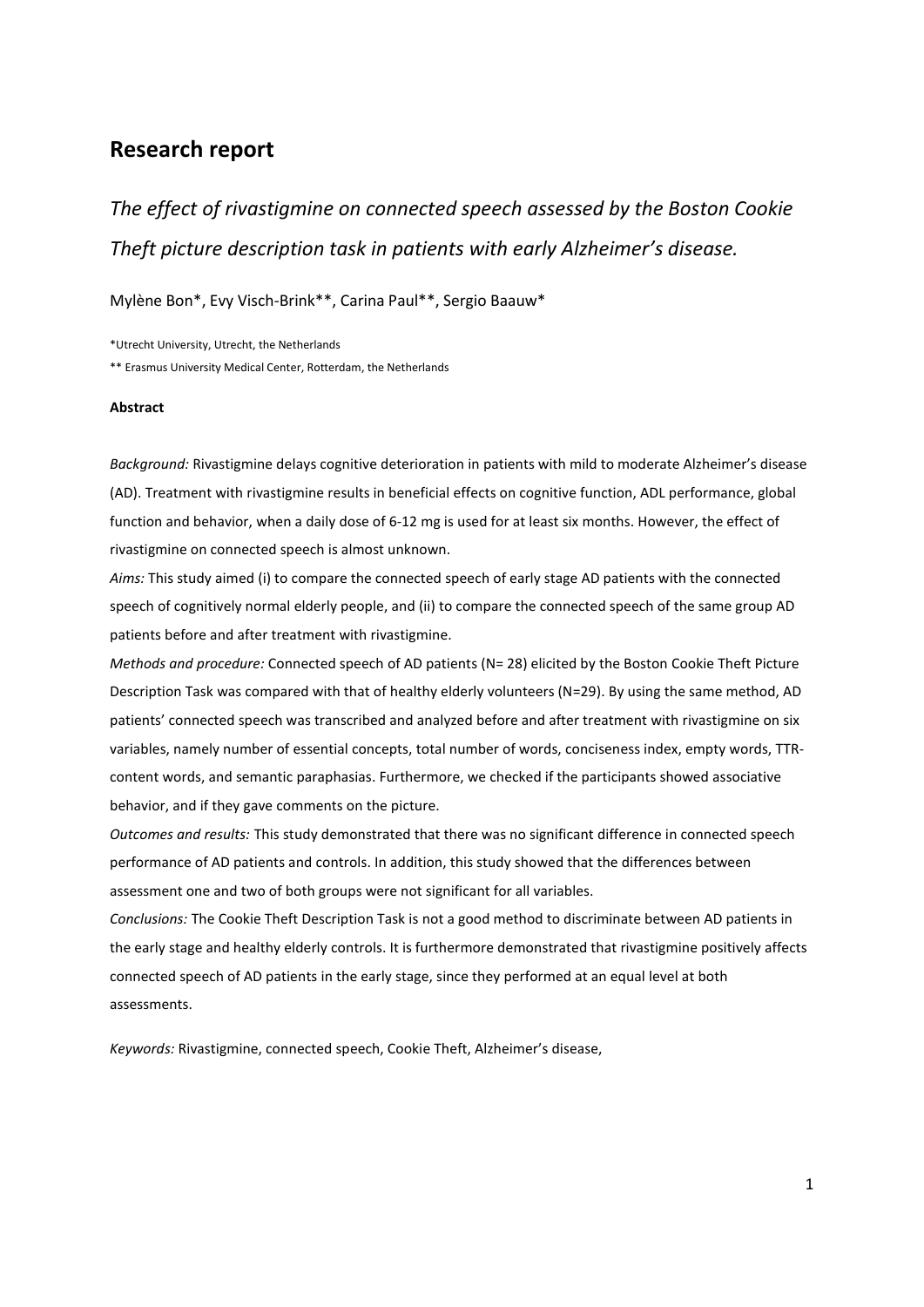#### **Introduction**

Alzheimer's disease (AD) is an unremitting illness and is characterized by degeneration of cholinergic neurons of the cortex and the hippocampus (Onor, 2007; Birks, 2007). However, cholinesterase inhibitors (ChEIs), such as rivastigmine, delay cognitive deterioration by reducing the breakdown of acetylcholine in the brain of AD patients (Kurz, 2004; Birks, 2007). This treatment results in beneficial effects on cognitive function, ADL performance, global function and behavior (e.g. Doraiswamy et al., 2001; Almkvist, 2004), when a daily dose of 6-12 mg is used for at least six months (Farlow et al, 2000; Schneider et al., 2000). Rivastigmine appears to be beneficial as a symptomatic treatment for patients in the mild to moderate stages of AD, while in the early stages the effect has not been attested (Storosum, 1999;, Bilikiewicz et al., 2002; Birks, 2007; Feldman et al., 2007). However, some researchers claim that there is no difference in improvement between the different stages of AD (Kurz et al., 2004). Visch-Brink et al. (2009) demonstrated that rivastigmine has a positive effect on spontaneous speech in patients with early AD.

It is currently difficult for clinicians to diagnose AD in an early stage, since there are no tests or imaging methods which can definitely determine Alzheimer's disease (Kawas, 2003). In a later stage, brain atrophy might be an important marker. Previous studies have investigated linguistic deterioration in patients with AD. They found that subtle language impairment can be observed relatively early in the disease process (Forbes-McKay & Venneri, 2005, Bucks et al., 2000; Vuorinen, 2000). As a result language deterioration could be seen as an early marker for AD, which could lead to better and earlier diagnoses.

The speech of people in the early stages of AD is often described as empty (Nicholas, 1985). This emptiness is a result of their lexical- semantic deficits, while their language remains structurally rich (Hier et al., 1985; Kavé et al., 2003). People with mild AD show similarities to the language impairment of people with anomic aphasia, while the speech of people with moderate to severe AD is more similar to Wernicke's aphasia (except for their phonemic distortions) or transcortical aphasia (Hier et al., 1985; Nicholas et al., 1985).

The language alterations of AD patients are generally assessed by specific and structured language tests (Prins et al., 2002; Bschor et al., 2001). However, these language tests do not seem to be sensitive enough to show the early language deficits in AD patients'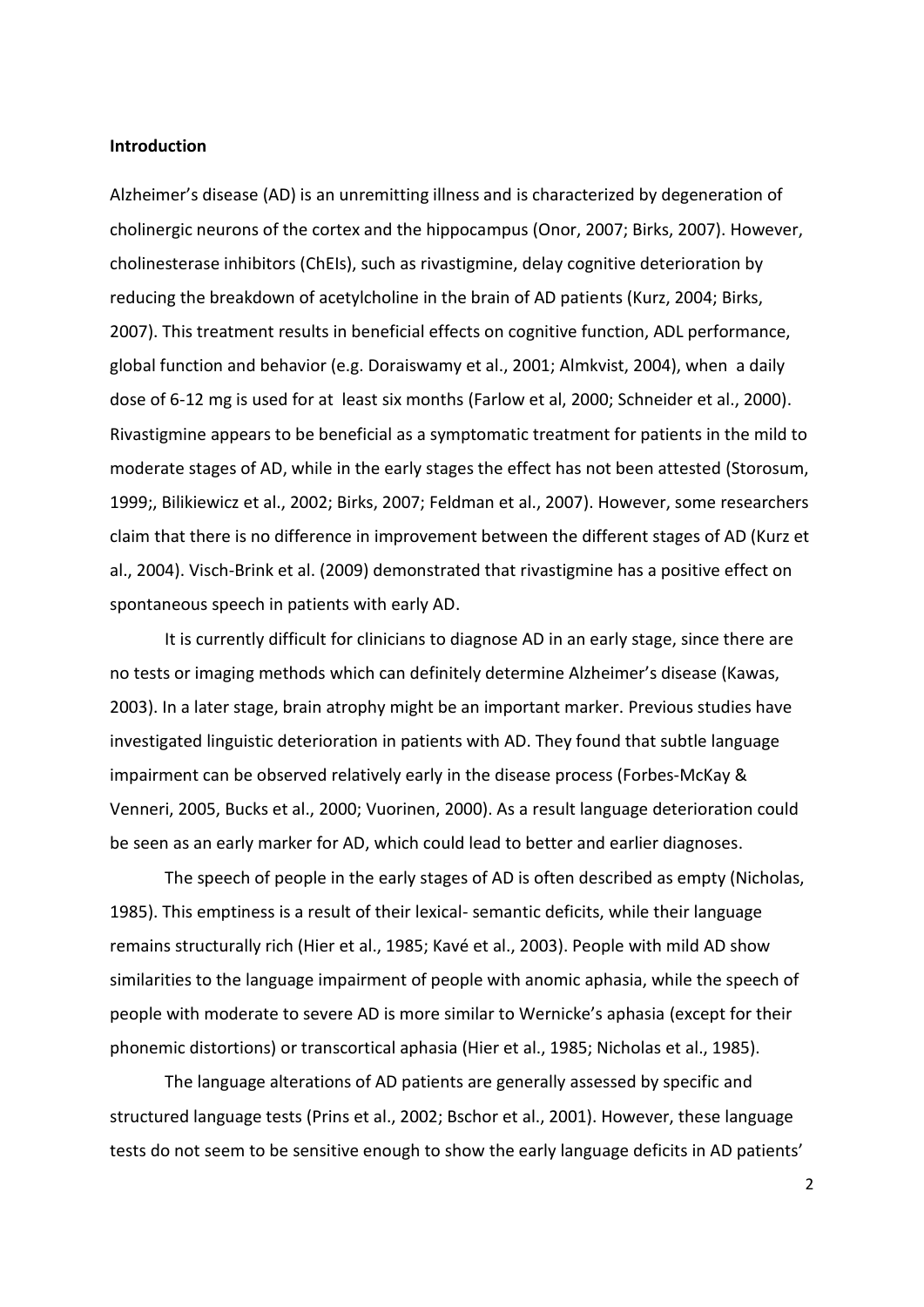everyday language use (Bucks et al., 2000). The assessment of spontaneous speech is a more naturalistic way to investigate AD patients' daily use of language (Bucks et al., 2000; Prins et al., 2002). In addition, discourse analysis is an ecologically valid method to show the characteristic language deficits of AD (Bschor et al., 2001; Mahendra & Arkin, 2001). Discourse requires multiple complex mental functions and interaction of different linguistic levels (lexicon, syntax, phonology etc.) (Prins et al., 2002; Bschor et al., 2001). Therefore a spontaneous speech analysis might be sufficiently sensitive to assess patient's linguistic competence, since it could be that certain mental functions, and their interaction, are impaired in people with AD. Furthermore, recent studies have shown that spontaneous speech as well as connected speech analysis might be sufficiently sensitive to distinguish mild AD patients from cognitively normal elderly subjects (Nicholas et al., 1985; Forbes et al., 2002; Bucks et al., 2000). Connected speech, could be elicited by describing a picture description task, and is less time consuming than spontaneous speech (Prins et al., 2004). In addition, the Cookie Theft is often used as stimulus for eliciting connected speech production as part of several general assessments of aphasia (e.g. Prins et al., 2004). Clinical experts may choose for this more controlled type of discourse context, because connected speech will improve the generalization between subjects (Menn et al., 1993; Prins et al., 2004)). In other words, it is easier to make comparisons between subjects.

Many researchers claim that people with AD produce fewer essential concepts than elderly controls by analyzing their connected speech (Carlomagno et al., 2005; Croisile et al, 1996; Forbes et al., 2002; Forbes-McKay & Venneri, 2005; Hier et al., 1985; Kavé et al., 2003; Nicholas, 1985; Vuorinen et al., 2000). Besides the fact that their connected speech seems less informative, it is demonstrated that people with AD use also more indefinite and irrelevant information, when they describe the Cookie Theft picture (e.g. Croisile et al., 1996; Forbes et al., 2002; Kavé et al., 2003; Forbes-McKay & Venneri, 2005). Moreover, Nicholas et al. (1985) found that people with AD produced more deictic terms (words as *this, that, there, here*), empty words and pronouns without antecedent than controls. The speech of people with AD is therefore often described as empty and less concise. They have difficulty coming up with the appropriate word, and the result is that they use more general terms instead, for instance *a thing* instead of *a cookie* (Kavé et al., 2003). Similar to Nicholas et al. (1985), Kavé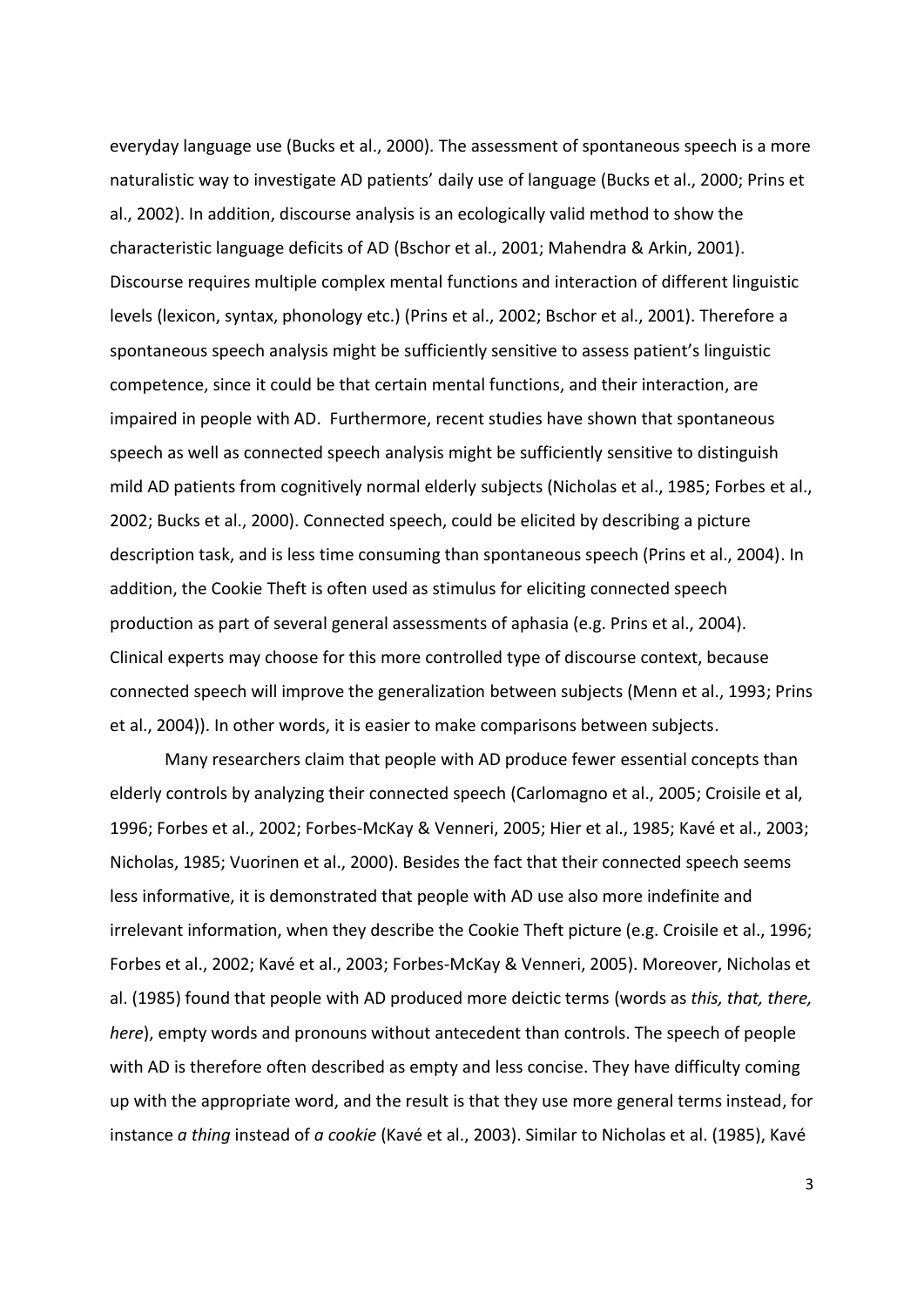et al. (2003) and Hier et al. (1985) showed that patients with AD had an increased use of pronouns and empty words which reflects the emptiness of speech. Furthermore Visch-Brink et al. (2009) demonstrated the increased use of empty words by analyzing spontaneous speech in patients with early stage AD. The increased use of indefinite irrelevant information and the use of fewer essential concepts makes the connected speech of AD patients less proper.

There is currently no considerable agreement about the total number of words produced by people with AD when describing the Cookie Theft picture. Nicholas et al. (1985) found that people with AD had the longest sample compared with controls. Kavé et al. (2003) found similar results. Furthermore, they found that AD patients used more words per clause compared with control subjects. In contrast, Hier et al (1985) and Croisile et al. (1996) found that AD patients used fewer words than healthy elderly to describe the picture and according to Bschor et al. (2001) AD patients and controls used an equal number of words. Another finding is that AD patients produce more semantic paraphasias than controls (Nicholas et al., 1985; Forbes et al., 2002; Kavé et al.,2003). However, Croisile et al. (1996) found no difference in the use of semantic paraphasias between controls and people with AD. Both groups produced them.

The purpose of the present study was to find out on which features we can distinguish connected speech of AD patients from the connected speech of normal elderly. Given previous research, we predicted that the Cookie Theft is sensitive enough to discriminate the connected speech of AD patients from healthy elderly. Secondly, we would like to investigate whether rivastigmine has (a positive) influence on specific features of the connected speech of people with early stage AD, since the effect of rivastigmine on connected speech is almost unknown. The sparse literature about the effect of rivastigmine has pointed that it positively affects connected speech of AD patients in the early stages (Visch-Brink et al., 2009). On this basis, we hypothesized that rivastigmine keeps the connected speech of AD patients at least stable during the second assessment. This means that no difference in assessment one and two as well as a better second assessment indicates that rivastigmine could have a positive effect on connected speech of AD patients in the early stages, although we do not know how their connected speech would be without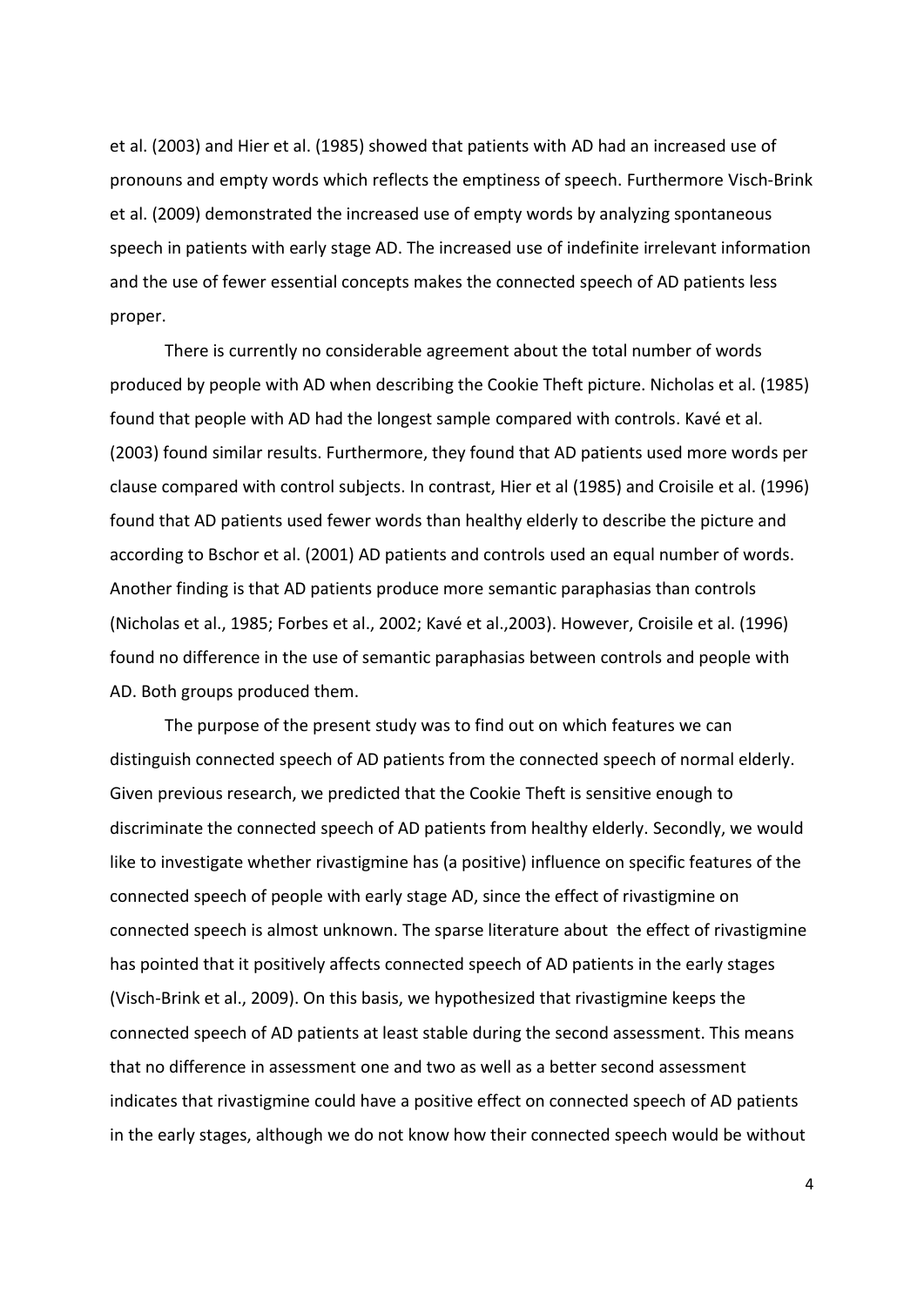rivastigmine. However, we predicted that AD patients' connected speech will decline over time, without treatment with rivastigmine.

In sum the aim of this article is: (i) to compare the connected speech of early stage AD patients with the connected speech of cognitively normal elderly people, and (ii) to compare the connected speech of the same group AD patients before and after treatment with rivastigmine.

## **Methods**

### *Participants*

Connected speech of twenty-eight patients with early stage probable AD, who started taking rivastigmine, was compared with that of twenty-nine healthy elderly volunteers (Table 1).

All patients, recruited from the Memory Clinic of the Erasmus University Medical Centre (EUMC), were included in the' experimental group' if they were at least 65-years-old. AD patients and their main representatives gave written informed consent to participate in this study. All patients were asked to complete the Dutch version of the Mini-Mental State Examination (MMSE) (Folstein, Folstein & McHugh, 1975). Only patients with a MMSE-score between 16 and 30 were included. Dementia was diagnosed on the DSM criteria (APA, 1994). The patients used rivastigmine for at least six months. Some patients used only capsules, and some patients used patches after a while due to adverse events. Later on, all patients started with treatment by patches, because of less adverse events. Patients using patches started with a dose of 6 milligram a day, and patients taking capsules started with a daily dose of 3 milligram a day. This 3 milligram was gradually increased to 6 or 12 milligram. Although patients differ in using capsules or patches, the effect is the same because they used the same dose of rivastigmine.

All elderly volunteers came from the neighborhood of Rotterdam, and included the so-called 'normal group'. They were included if they were older than 65 years and cognitively healthy. For both groups, participants were excluded if they suffered from (other) neurological disorders, reversible dementias, CVA-history, psychiatric disorders, and/or language- and speech problems. They all were native speakers of Dutch.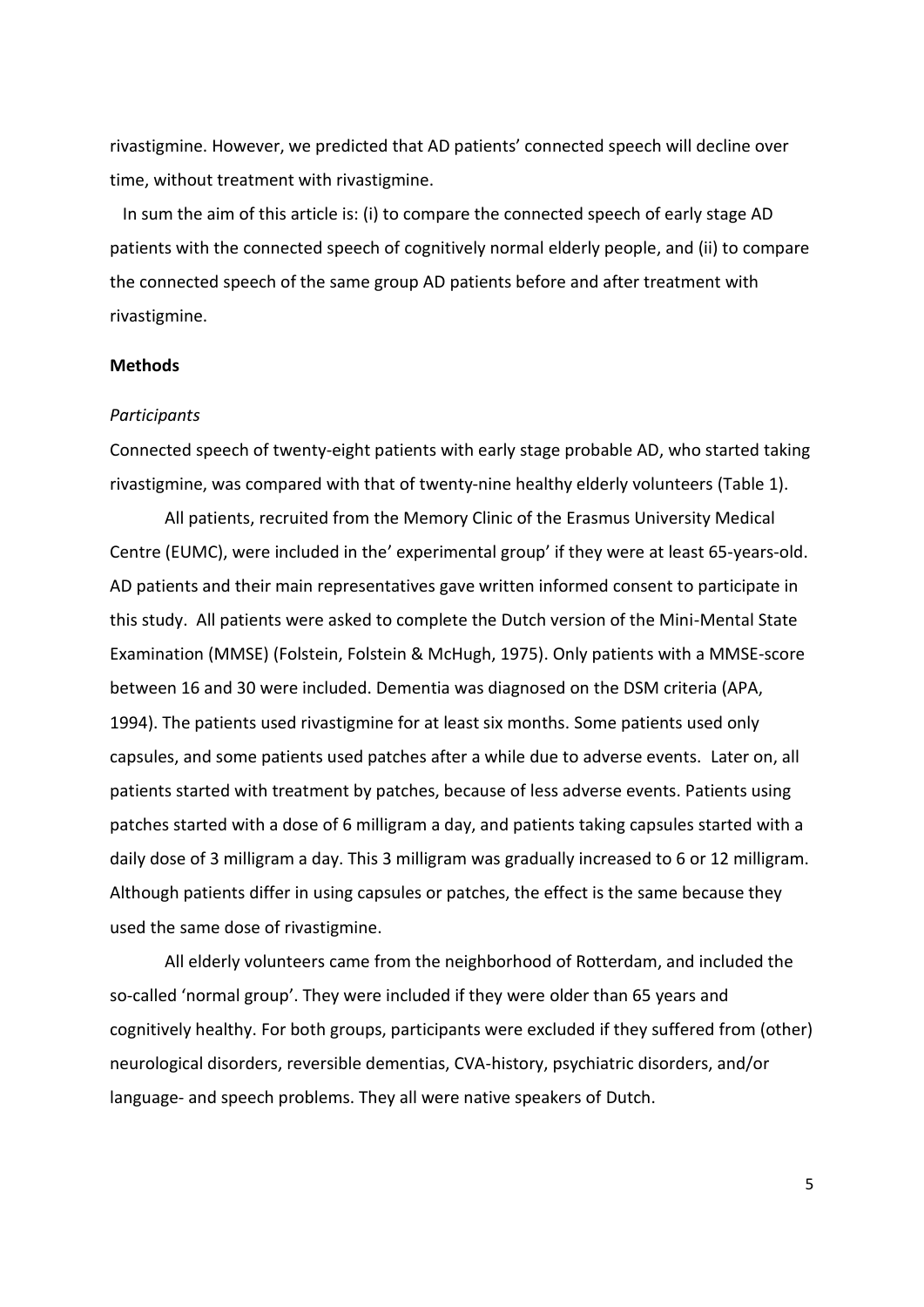#### **Table 1. Characteristics**

|                | AD patients | Controls |
|----------------|-------------|----------|
| N              | 28          | 29       |
| Gender (M/F)   | 11/17       | 14/15    |
| Mean age (yrs) | 77          | 75       |
| Mean MMSE      | 25          |          |

# *Procedure*

The examiner presented the subjects the Cookie Theft picture (Figure 1) and gave the following instruction: *'Tell all about what you see going on in this picture'* (Boston Diagnostic Aphasia Examination, Goodglass & Kaplan, 1972).



**Figure 1. Cookie Theft Picture Description Task (Goodglass & Kaplan, 1972)**

The picture description was collected on a tape recorder by different speech/language pathologists/linguists in the patient's homes. For both groups there was a first and second speech sample collected. During both assessments the same picture was used, because it is more reliable to compare both samples. The interval between the first and second sample was (at least) six months, with a maximum interval of a year. For the experimental group the first sample was collected preceding treatment with rivastigmine, and the second sample after treatment with rivastigmine.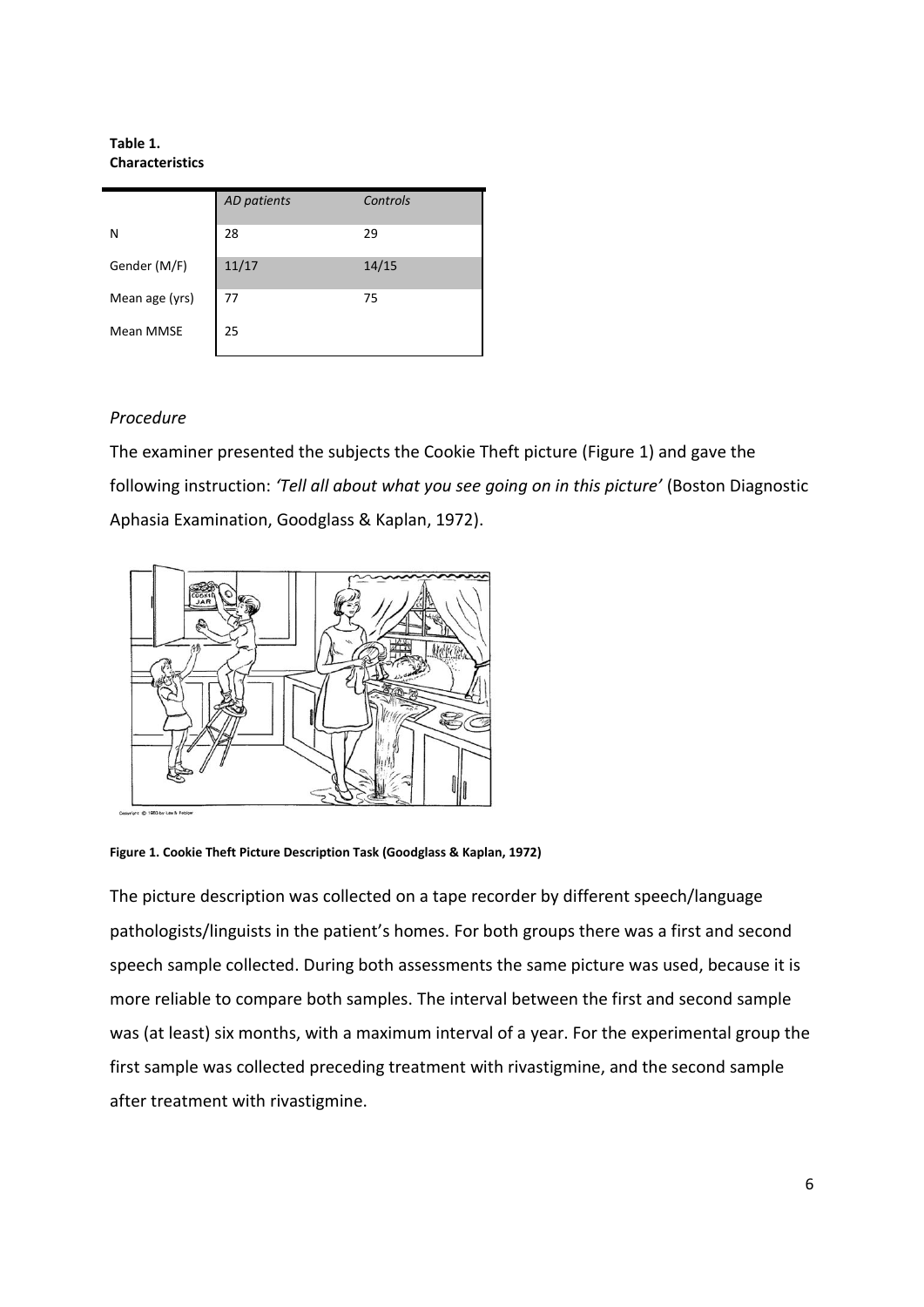# *Scoring*

Each collected sample is transcribed and analyzed by a linguist, according to a protocol with six fixed variables. The variables were *essential concepts, global length of sample, conciseness index, empty words, TTR-C* and *semantic paraphasias*. Furthermore, we observed if the participant showed *associative behavior.* In addition, we analyzed if the participant gave subjective *comments* on the picture. All variables will be explained below.

- *1. Essential concepts.* According to Croisile et al. (1996) and Kavé et al. (2003), 25 possible information concepts were determined in four categories: Actors, Places, Objects and Actions. The category Actors included the mother, the boy and the girl (or children instead). The category Places included the kitchen and the exterior seen through the window. The category Objects included the faucet, the water, the sink, the floor, the plate, the dishes on the counter, the counter, the cookies, the jar, the cabinet, the stool, the window, and the curtain. The category of Actions included the boy taking/stealing the cookie, the boy/stool falling, the mother drying/washing the dishes, the water overflowing, the girl asking for a cookie, the mother unconcerned by the overflowing, and the mother not noticing the children. Participants were given a point for mentioning an essential concept.
- *2. Global length of the sample* was measured by the total number of words produced in each sample.
- *3.* Following the *conciseness index* of Hier et al. (1985) we measured the conciseness of the sample of each participant. A conciseness index was calculated as the ratio: 100x (essential concepts/total number of words used in the sample).
- *4. Empty words,* this variable demonstrated how many empty words the participants used. Empty words contribute no content to a coherent description of the target picture and/or are non-specific words denoting persons, time, place, actions (e.g. *something, somewhere, and so on*) (Visch-Brink et al., 2009; Nicholas, 1985).
- *5. Type-Token Ratio-Content words (TTR-C),* is the number of different content words/total number of content words. With this variable we looked at the lexical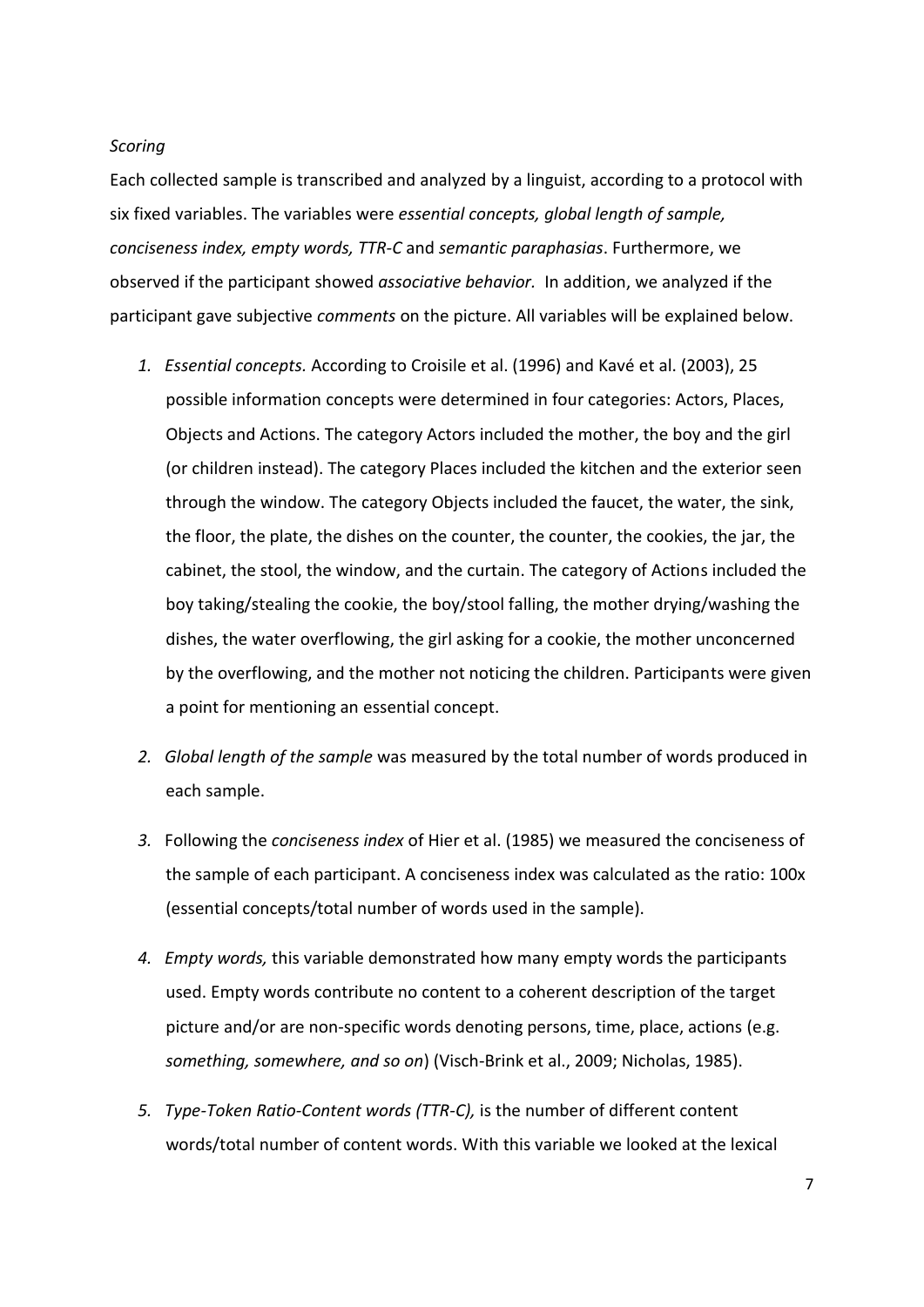diversion of all content words in the samples: nouns, adjectives, (informative) adverbs and independent verbs.

*6. Semantic paraphasias* are existing words that are distant semantically related to the target word (e.g. chair for stool) (Nicholas et al., 1985).

# *Statistical analyses*

1. For the comparison of both connected speech samples of the AD patients, a pairedsamples t-test is carried out. The same is done for both connected speech samples of the control group. A paired-samples t-test compares assessment one and two within one participant. In order to find out if the number of indefinite terms increased or not, a Wilcoxon test is used for both groups. The number of semantic paraphasias has been described, instead of a statistical analysis, since the minimum number was 0, and the maximum was only 2.

2. In order to find out if the connected speech of the experimental group differ significantly from the connected speech of the control group, an independent t-test is carried out, for both assessment one and two for each parameter. An independent t-test measures if there is a (significant) difference in means of a specific parameter between both groups. A Mann-Whitney-White is carried out for the empty words variables of sample one and two.

## **Results**

#### *Difference in connected speech between AD patients and controls*

The difference in performance between the experimental group and the controls was assessed during two assessments for each variable with the independent t-test. All variables demonstrated no significant difference in group performance (Table 2).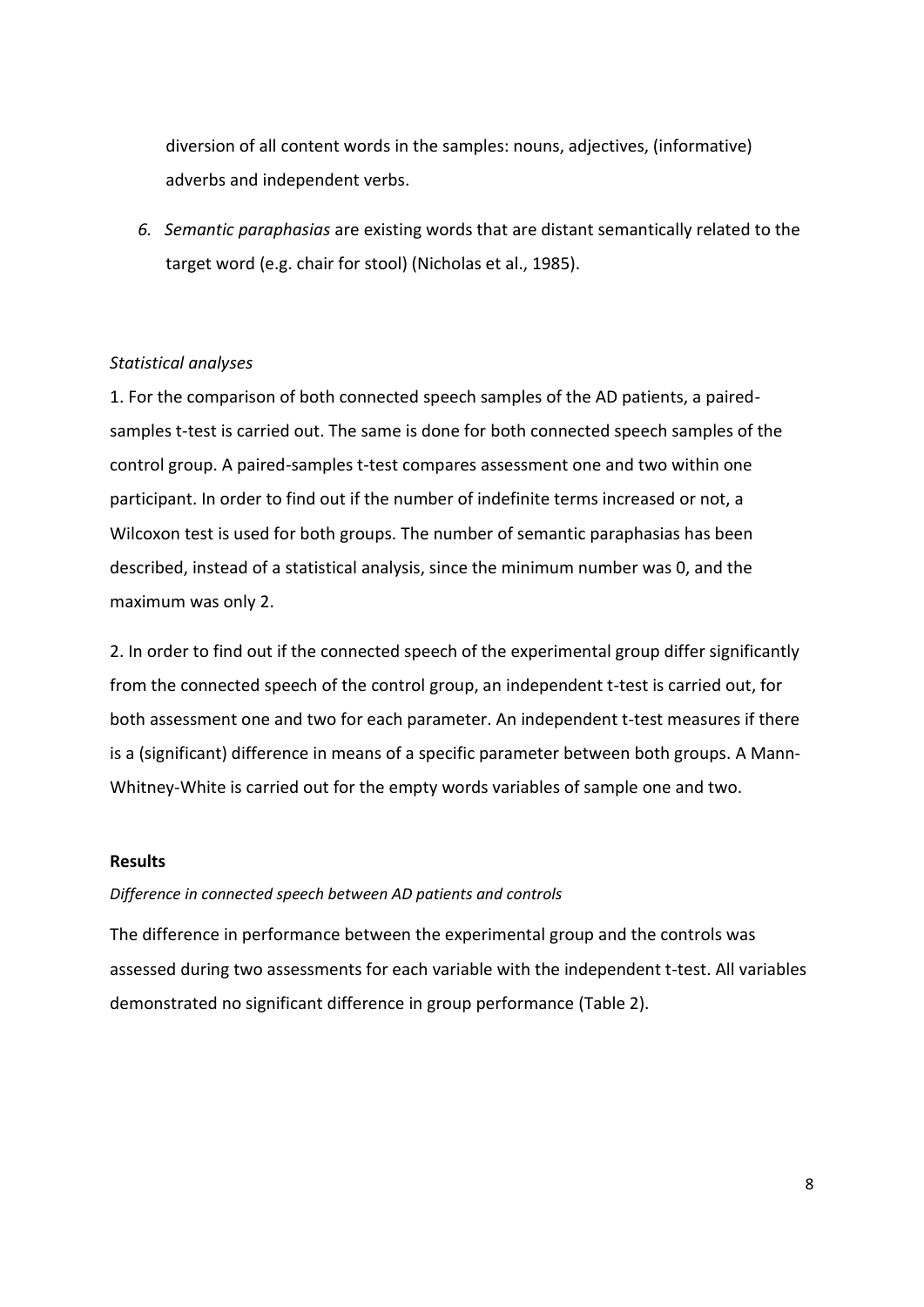| Table 2. Group<br>differences | <b>Assessment I</b>             |                                 |              | <b>Assessment II</b> |                                 |              |
|-------------------------------|---------------------------------|---------------------------------|--------------|----------------------|---------------------------------|--------------|
|                               | $T$ -value $(df)$<br>Mean (SD); |                                 | Significance | $T$ -value $(df)$    | Mean (SD);                      | Significance |
|                               |                                 | $AD^*(N=26)/C$                  | (two tailed) |                      | $AD^*(N=28)/C$                  | (two tailed) |
|                               |                                 | ** $(N=29)$                     |              |                      | ** $(N=29)$                     |              |
| <b>Total Words</b>            | ,306(53)                        | 84,35<br>(33,4)/81,69<br>(31,0) | ,761         | ,914(55)             | 86,04<br>(33,6)/78,31<br>(30,2) | ,365         |
| Nr. of concepts               | $-113(55)$                      | $10,14(3,4)$ /<br>10,24(3,1)    | ,910         | $-297(55)$           | 9,25(3,5)<br>/9,52(3,3)         | .768         |
| Conciseness index             | $-1,104(55)$                    | 12,35<br>(4,8)/13,86<br>(5,5)   | ,275         | $-0.912(55)$         | $11,68(5,3)$ /<br>12,77(3,6)    | ,366         |
| TTR-C                         | $-592(48)$                      | ,88(,10)/,89<br>(.07)           | ,556         | $-1,413(46)$         | ,88(,10)/,91<br>(0.06)          | .164         |

\* the patients with Alzheimer's disease , the experimental group.

\*\* the control subjects, the normal group.

In addition, the Mann-Whitney White showed no significance for empty words between groups at assessment one  $(Z = -0.611, P = 0.05)$  and assessment two  $(Z = -0.411, P = 0.05)$ . AD patients had an average rank of 27,64 at assessment one, and controls had an average rank of 30,31. At assessment two the average rank was 28,09 for the AD patients, and 29,88 for the control subjects.

| <b>Table 3. Descriptives of</b><br>semantic paraphasias | <b>Assessment I</b> |                | <b>Assessment II</b> |                |
|---------------------------------------------------------|---------------------|----------------|----------------------|----------------|
| Nr/Group                                                | AD                  | $\mathcal C$   | AD                   | $\mathcal C$   |
| 0                                                       | 19                  | 25             | 18                   | 26             |
| 1                                                       | 8                   | $\overline{4}$ | 9                    | $\overline{2}$ |
| $\overline{2}$                                          | $\mathbf{1}$        |                | $\mathbf{1}$         | $\mathbf{1}$   |
| Total nr paraphasias                                    | 9                   | $\overline{4}$ | 10                   | 3              |
| Mean/pp                                                 | , 32                | ,14            | ,36                  | ,10            |

Table 3 shows what the frequency was for the semantic paraphasias per group.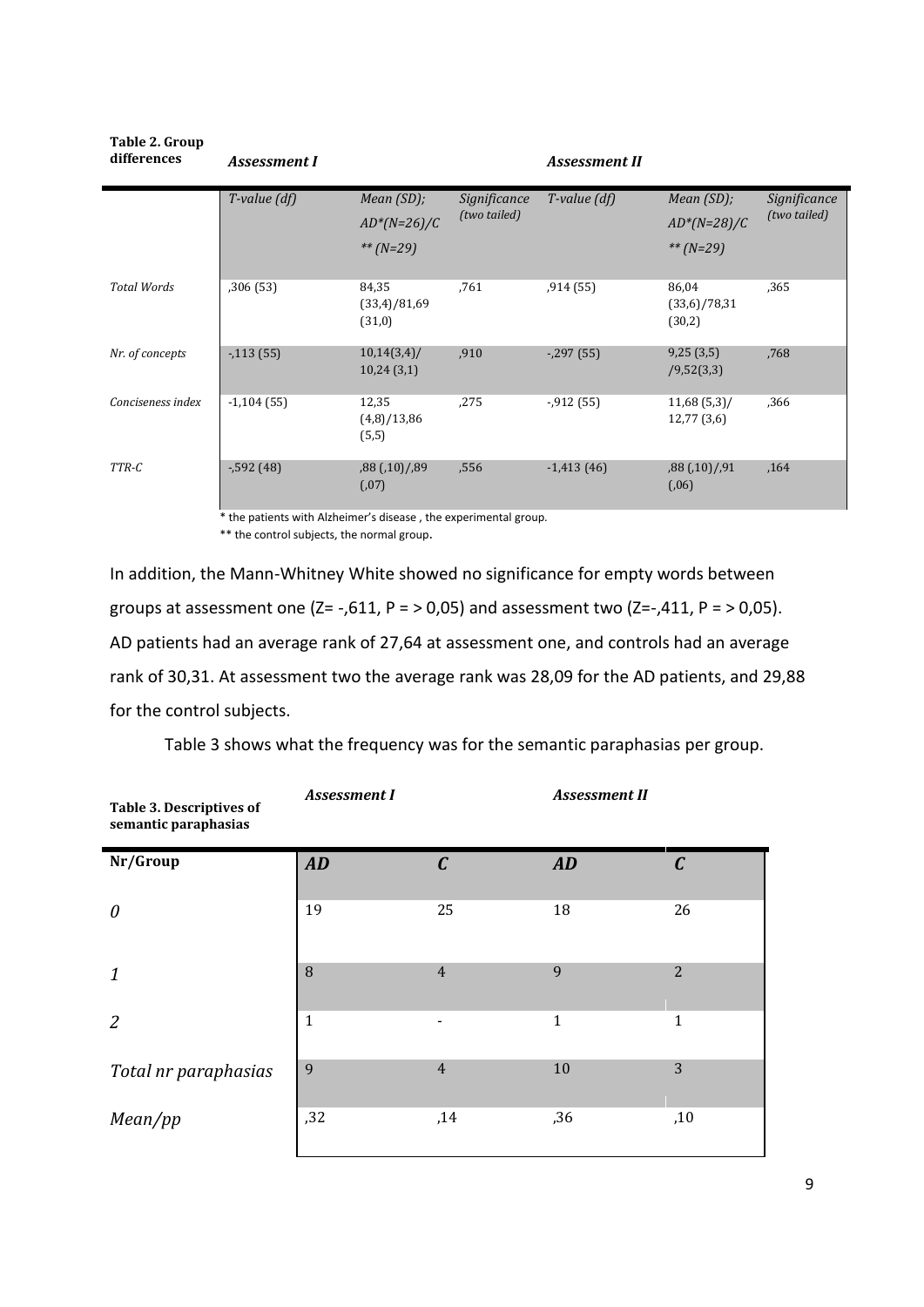# *Difference between assessment one and two per group*

No significant difference was found between assessment one and two for each variable (Table 4).

| Table 4.<br>Assessment<br>differences | $AD(N=26)$        |                           |                              | $\text{Controls}(N=29)$ |                                  |                              |
|---------------------------------------|-------------------|---------------------------|------------------------------|-------------------------|----------------------------------|------------------------------|
|                                       | $T$ -value $(df)$ | Mean $(SD)$ ;<br>1/2      | Significance<br>(two tailed) | $T$ -value $(df)$       | Mean $(SD)$ ;<br>1/2             | Significance<br>(two tailed) |
| <b>Total Words</b>                    | ,352 (25)         | 84,35(33,4)/<br>82,19     | ,728                         | ,622(28)                | 81,69<br>(31,0)/78,31<br>(30,2)  | ,539                         |
| Nr. of concepts                       | 1,742 (27)        | 10,14(3,4)<br>/9,25(3,5)  | ,093                         | 1,126(28)               | 10,24<br>(3,1)/9,52<br>(3,3)     | ,270                         |
| Conciseness index                     | ,694(27)          | 12,35(4,8)<br>/11,68(5,3) | ,493                         | 1,135 (28)              | 13,86<br>(5,5)/12,77<br>(3,7)    | ,266                         |
| TTR-C                                 | $-108(27)$        | ,8789(,10)/<br>,8814(,10) | ,915                         | $-1,724(28)$            | ,8912<br>(0.07)/0.9124<br>(0.06) | ,096                         |

For the variable empty words no significant difference has been found between assessment one and two for the experimental group (Wilcoxon test,  $Z = -1.229$  P =  $> 0.05$ ) and for the controls (Wilcoxon test,  $Z = -1.077$  P = .282). The AD patients had an average rank of 14.50 at assessment one, and 10,39 at assessment two. The control subjects had an average rank of 12,27 at assessment one, and 10,39 at assessment two.

# *Associative behavior and comments*

Furthermore, we analyzed how much associative behavior (Table 5) and how many comments (Table 6) each group had on the picture. It was analyzed if associative behavior is present or not, but external stories (with participant's their own experiences) were not counted in the sample. Thus, it did not have influence on the variables, for instance the conciseness index.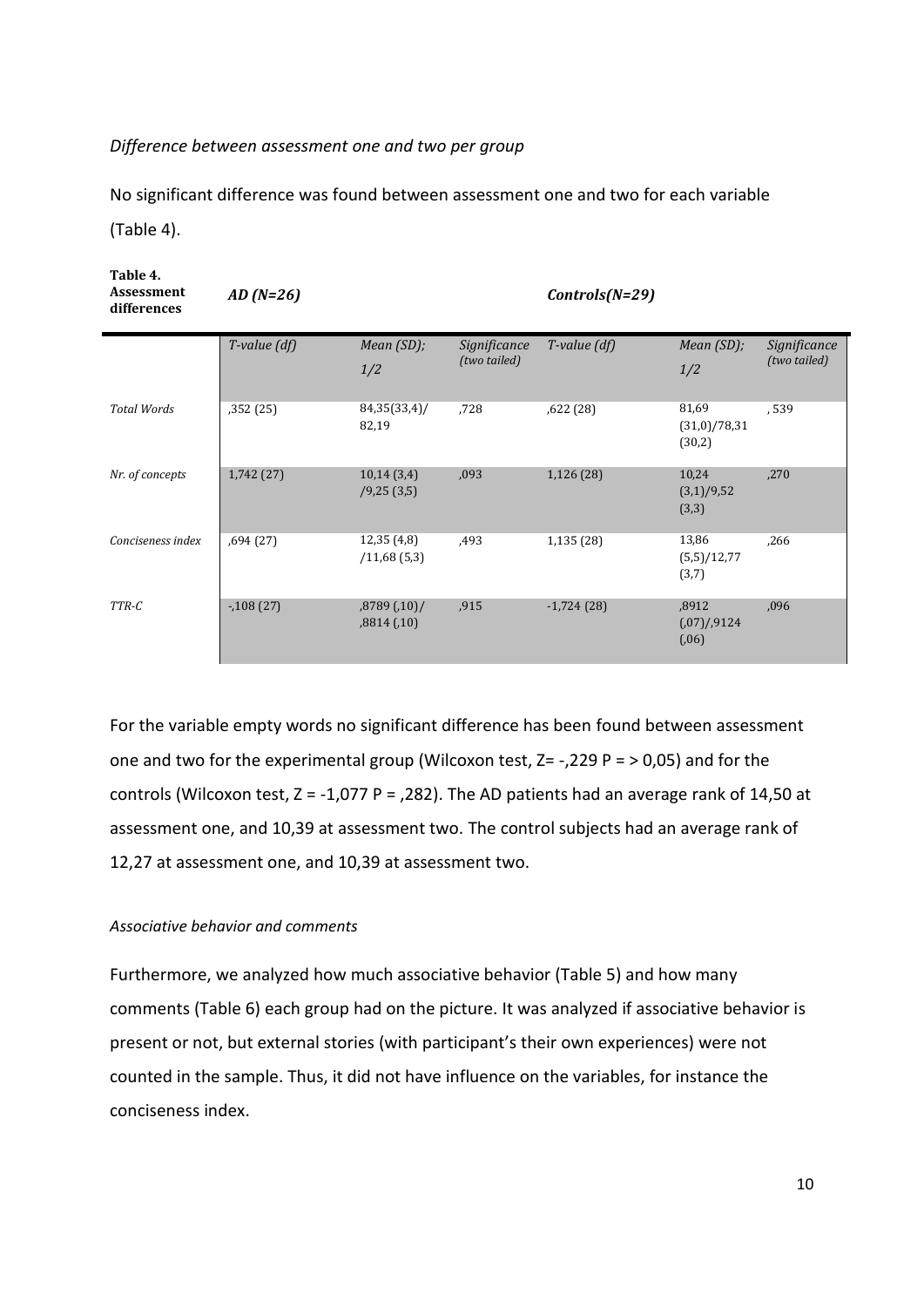| Table 5. Descriptives of<br>associative behavior | <b>Assessment I</b> |              | <b>Assessment II</b> |                |
|--------------------------------------------------|---------------------|--------------|----------------------|----------------|
| Nr/Group                                         | AD                  | $\mathcal C$ | <b>AD</b>            | C              |
|                                                  | 23                  | 24           | 25                   | 25             |
| Present                                          | 5                   | 5            | 3                    | $\overline{4}$ |
| Mean(pp                                          | 0,18                | 0,17         | 0,11                 | 0,14           |

| Table 6. Descriptives of<br>comments on the picture | <b>Assessment I</b> |                | <b>Assessment II</b> |              |
|-----------------------------------------------------|---------------------|----------------|----------------------|--------------|
| Nr/Group                                            | AD                  | $\overline{C}$ | AD                   | $\mathcal C$ |
|                                                     | 16                  | 16             | 16                   | 9            |
| Present                                             | 12                  | 13             | 12                   | 20           |
| Mean(pp                                             | 0,43                | 0,45           | 0,43                 | 0,69         |

# **Discussion**

# *Difference in connected speech between AD patients and controls*

Firstly, in this study it was aimed to compare the connected speech of early stage AD patients with the connected speech of cognitively normal elderly people. We predicted, on the basis of earlier studies, that the Cookie Theft was sensitive enough to discriminate connected speech of AD patients from the connected speech of healthy elderly people. This research provides no evidence for any statistically significant difference in connected speech performance of AD patients and controls, and is therefore not in line with earlier studies and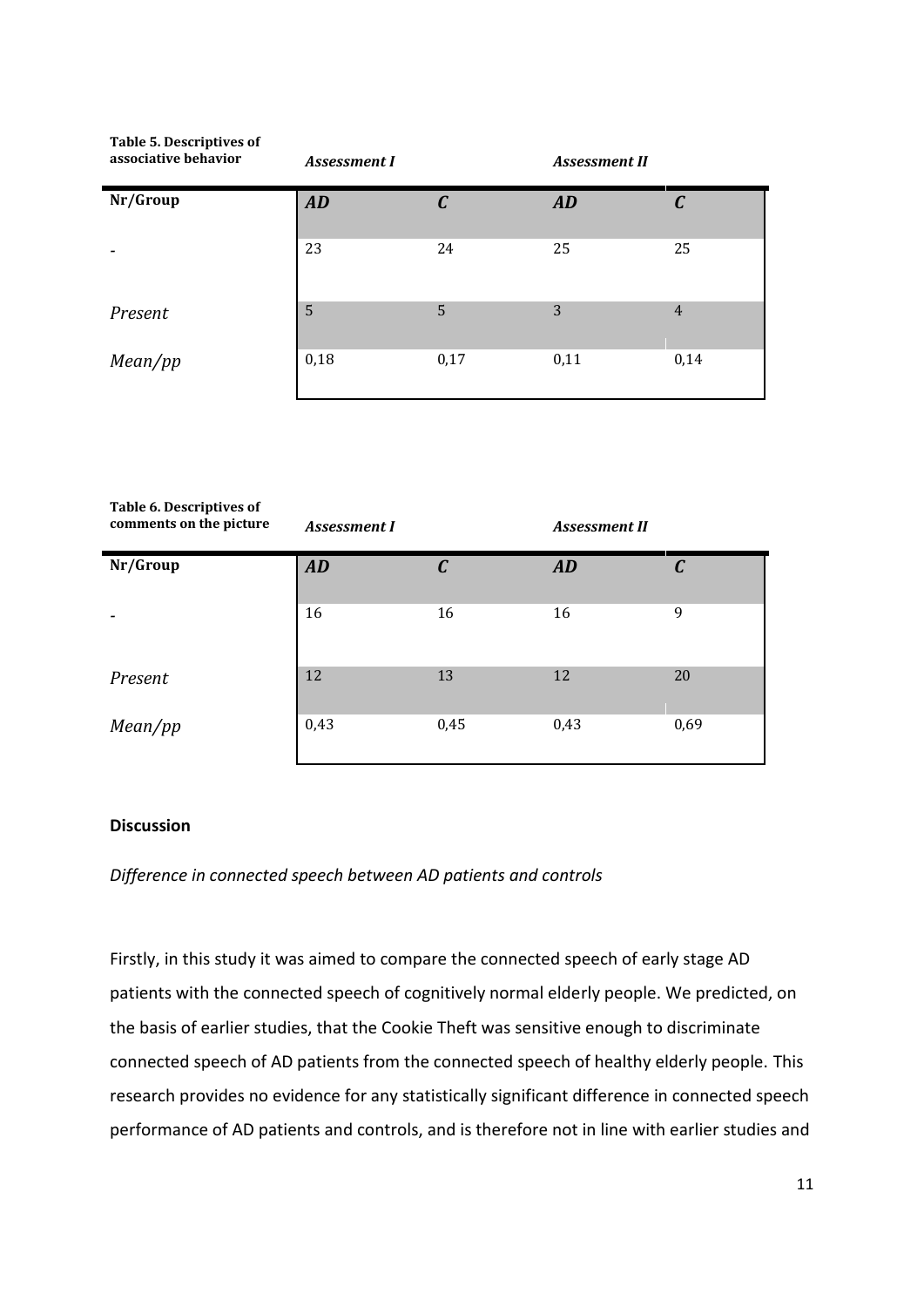our hypothesis. The Cookie Theft description task did not seem to be a good method to discriminate between AD patients and the control group apparently. Specifically, connected speech elicited by the Cookie Theft could not be used to diagnose AD earlier, since it did not discriminate AD patients from healthy elderly people.

Recent studies indicated that the speech of AD people is emptier than controls, because AD patients used more indefinite and irrelevant words. However this study contradicts earlier findings, since both groups used an equal amount of indefinite and irrelevant words to describe the Cookie Theft by making use of empty words. Furthermore, many studies demonstrated that AD patients used fewer essential concepts than controls (Carlomagno et al., 2005; Croisile et al, 1996; Forbes et al., 2002; Forbes- McKay & Venneri, 2005; Hier et al., 1985; Kavé et al., 2003; Nicholas, 1985; Vuorinen et al., 2000), whereas this research demonstrated no significant difference between AD patients and control subjects.

Researchers do not agree about the fact if AD patients use more or less words than normal healthy elderly to describe the picture. The outcomes of this research are in line with Bschor et al. (2001) in which there is no significant effect found for the number of words used, between both groups. This means that AD patients as well as healthy elderly volunteers needed the same amount of words to describe the picture.

Even though Hier et al. 1985 found that the conciseness index was lower for AD patients compared with healthy elderly volunteers, there is no difference found in the conciseness index in this research. Because no difference has been found between AD patients and controls in essential concepts and total number of words, accordingly the conciseness index is also equal for both groups. Moreover, the difference between AD patients and controls for the TTR-C was also not significant, while Hier et al. (1985) found that AD patients' speech showed a reduction in lexical diversity for the AD patients.

If we look at the mean scores of both groups however (Table 2), it stands out that we could see a certain pattern. The control subjects had always higher mean scores than the experimental group for the number of concepts, the conciseness index and the TTR-C, as noticed earlier. This means that the mean scores do show a trend that tends to confirm earlier studies, in which the researchers claimed that controls performed better than AD patients. Furthermore, AD patients had a higher average number of total words than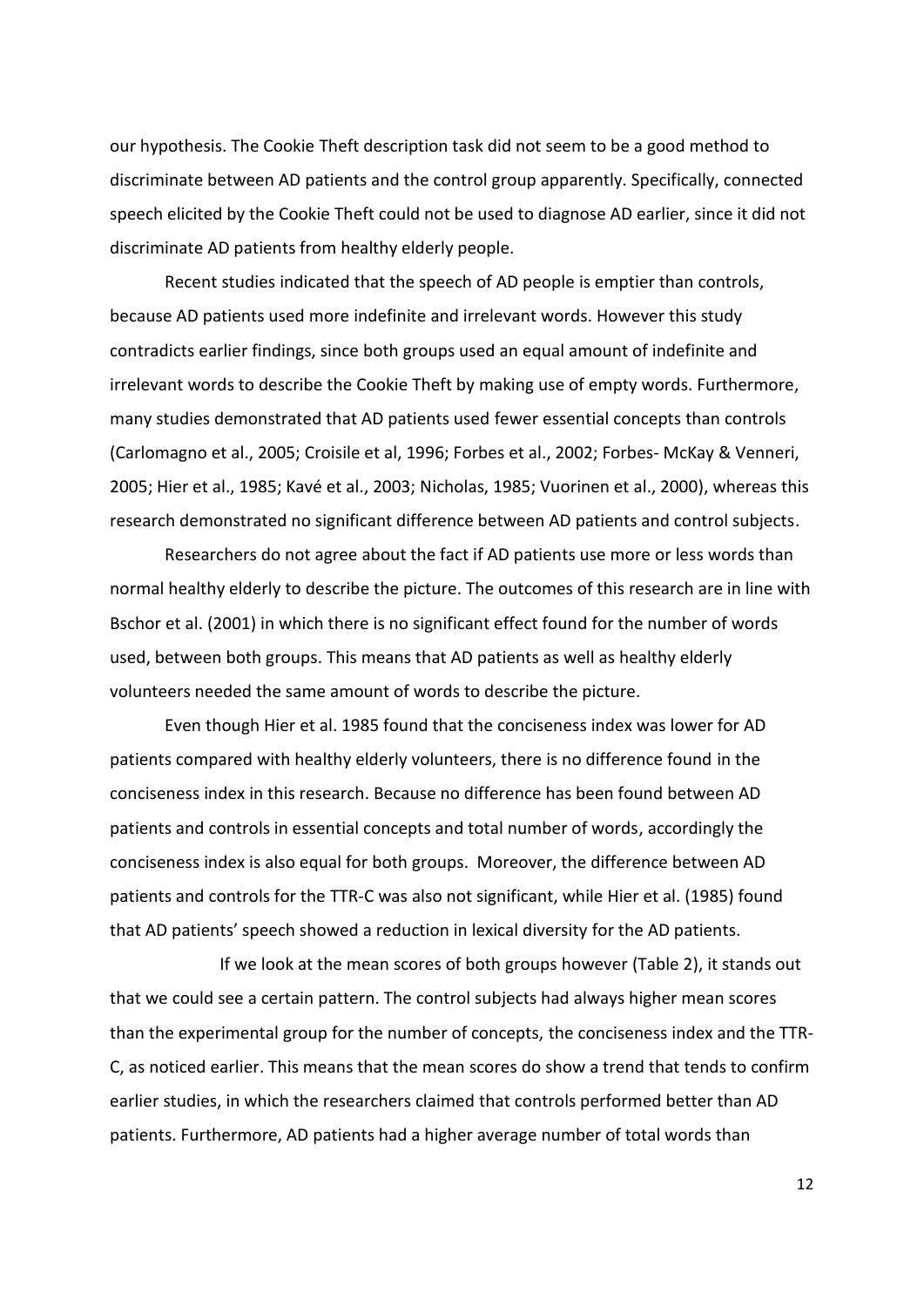controls. This tends to be more in line with the studies of Nicholas et al. (1985) and Kavé et al. (2003). In addition, the mean scores show that the control group produced more empty words than the experimental group during both assessments. This contradicts the fact that the AD patients use more empty words, since it is claimed that they have a semantic deficit. However, the differences between both groups are very succinct, and as discussed already, they are not significant.

Table 3 shows that the mean number of paraphasias per participant was higher for AD patients compared with controls at assessment one as well as assessment two. This would mean that AD patients produced more semantic paraphasias than control subjects. The total number of paraphasias per group was almost the same at both assessments, in particular for the AD patients 9-10 and for control subjects 4-3. Thus, the difference between assessment one and two per group is nihil, since the difference is only one paraphasia less or more. These descriptives tend to be in agreement with the research of Nicholas et al. (1985), Forbes et al. (2002), and Kavé et al. (2003), in which AD patients produced more semantic paraphasias than healthy volunteers, despite we do not know if the difference in number of paraphasias is significant.

#### *Difference between assessment one and two per group*

We investigated the difference between the connected speech of AD patients before and after treatment with rivastigmine. We presumed that without the use of rivastigmine, connected speech of AD patients will decline over time, since the degeneration of the cholinergic neurons of the cortex and the hippocampus. The differences between assessment one and two of the AD patients were not significant for all variables. We suppose therefore that because of not finding a significant difference between the two assessments, both samples of the AD patients are comparable. This would mean that their connected speech performance did not decline over six months, which is in agreement with the fact that treatment with rivastigmine delays cognitive deterioration.

This study indicates that rivastigmine does not only affects connected speech the mild and moderate stages but also in the early stages (Storosum, 1999;, Bilikiewicz et al., 2002; Birks, 2007; Feldman et al., 2007), and is in line with the finding that rivastigmine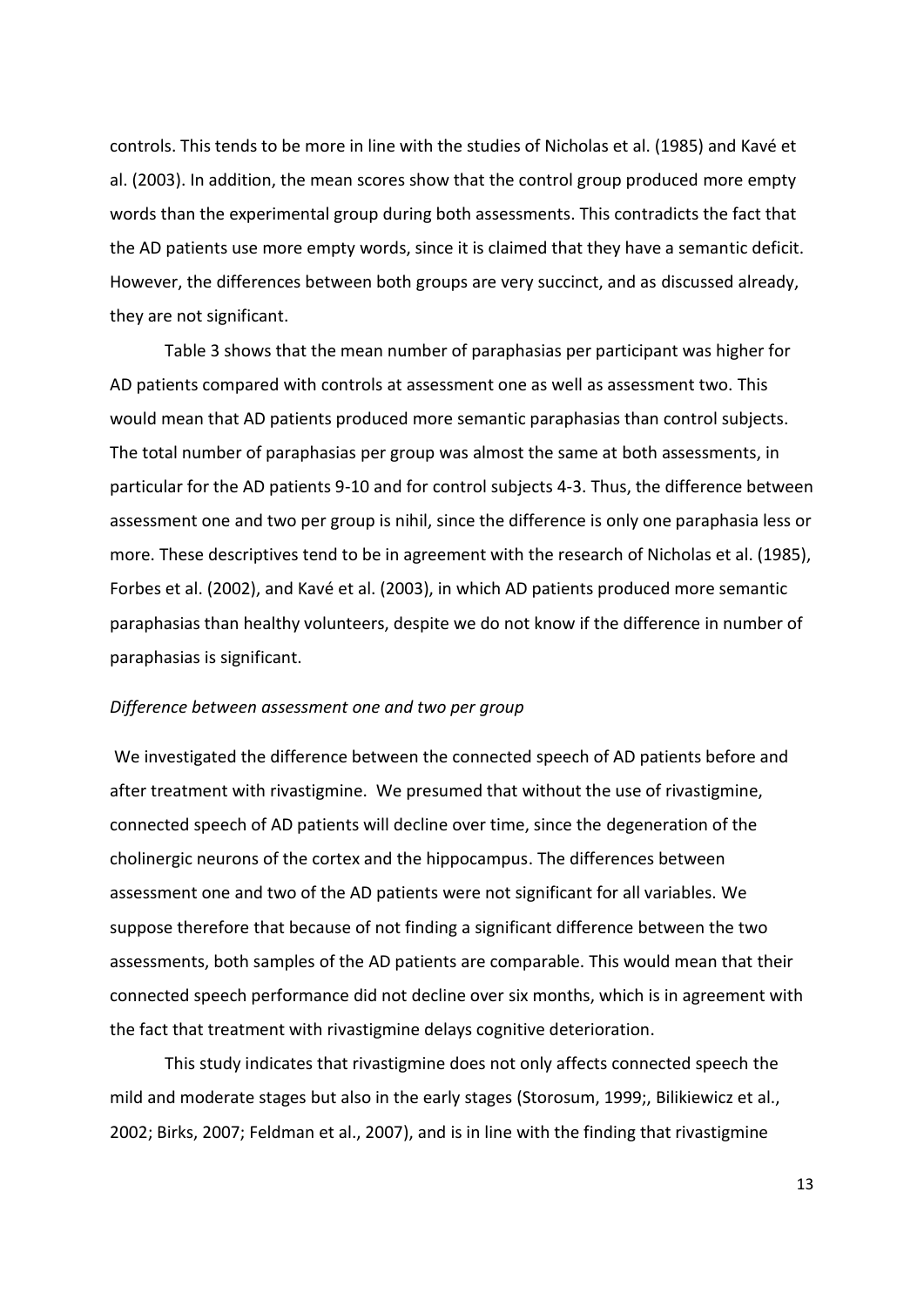positively affects spontaneous speech in the early stage (Visch-Brink et al. 2009), since it keeps the connected speech of assessment one and two stable.

Although the mean scores indicated that AD patients used: fewer concepts, and less words after treatment with rivastigmine, the differences were not significant. In addition, the mean scores of the conciseness index demonstrated that AD patients' speech was less concise during the second assessment, but again this difference was not significant.

In addition, the differences between assessment one and two for the control group were not significant as well. In other words, they did not show improvement, thus both samples are comparable. Therefore we presume that there is no learning effect for using the same picture during both assessments. However, the same trend in mean scores of fewer concepts, less words and less concise speech during the second assessment, could be seen in the results of the control group as well. This demonstrates that the AD patients as well as the healthy volunteers had higher scores during the first assessment compared with the second. For the total number of words, it would not say that using fewer words is automatically less good. But also the conciseness index and number of essential concepts is lower during the second assessment for both groups. On the contrary, for both groups the TTR-C increased in the second sample compared with the first. This would indicate that their speech was more lexically diverse in the second sample. However, it is conceivable that every participant performs differently at independent moments, even though it is the same method and the same person. Moreover, the differences between both assessments are very small and not significant.

# *Associative behavior and comments*

It is worth mentioning that the participants showed associative behavior and gave comments during the assessments. Therefore, we checked if this behavior and these comments were presented or not. First we checked if participants of both groups tend to show associative behavior (Table 5). In other words, if they told external stories, in which they described how they experienced the same events in the past as the figures in the picture. Furthermore, they sometimes imagined that they were playing a role in the picture as well and as a consequence they described the picture as if, for example, their own mother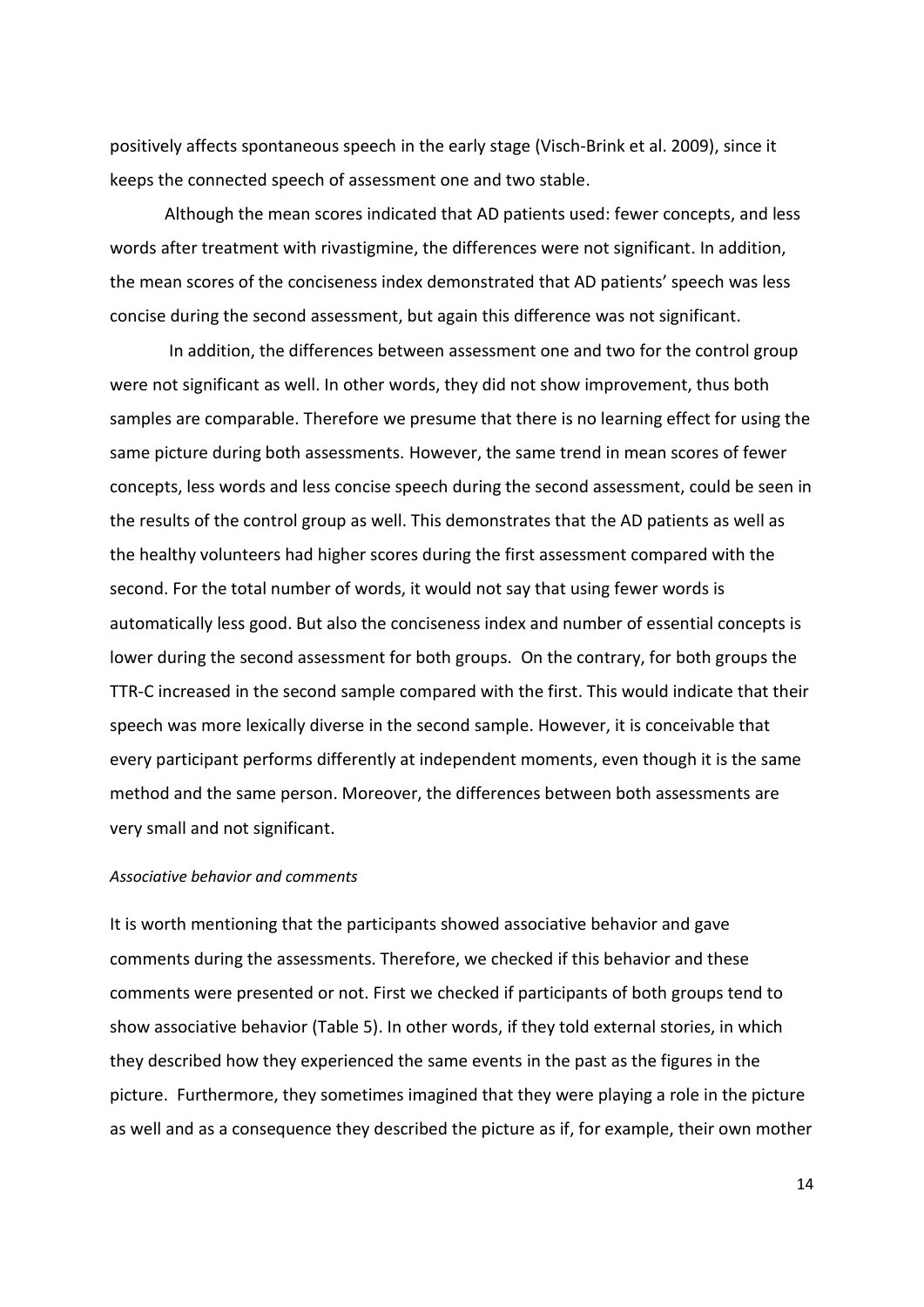was doing the dishes. This is the reason why we made the distinction between the agent and the action in the essential concepts variable. If participants mentioned the right action but mentioned the wrong agent, they only got a point for the action. Table 5 shows the descriptives of associative behavior present in the samples. In the samples of assessment one, there were five participants who showed associative behavior in both groups. During assessment two, three participants of the AD patients, and four participants of the control group showed associative behavior. Thus, not a lot of participants showed this behavior. However, it is surprising though; that participants talked about their own experiences if they were asked to describe what is going on in the picture.

In addition, Table 6 shows the number of participants who gave comments on the picture. AD patients' average number of comments per participant was equal for both assessment, namely 0,43. For the control subjects the average number of comments increased during the second assessment, namely from 0,45 (13 participants) to 0,69 (20 participants). It could be that 'older' people in general tend to give more subjective comments on the picture, because they might want to make clear the morality of the picture, according to the life experience they have. Where the older people have the idea to tell the message of the picture besides the description, maybe younger people just describe objectively what is going on in the picture. Further studies should investigate that research question in the future.

### **Summary and/or conclusions**

Firstly, in this study we wanted to find out if we can discriminate the connected speech of early stage AD patients with the connected speech of cognitively normal elderly people. The results of this study demonstrated that there is no difference in connected speech performance of AD patients and controls, and the Cookie Theft Description Task is therefore not a good method to discriminate between AD patients in the early stage and healthy elderly. AD patients are often described as if they have lexical-semantic deficits. The outcomes of this study are not in agreement with prior studies, in which there is evidence that lexical access is impaired compared with healthy elderly.

Secondly, we wanted to investigate if there is a difference in the connected speech of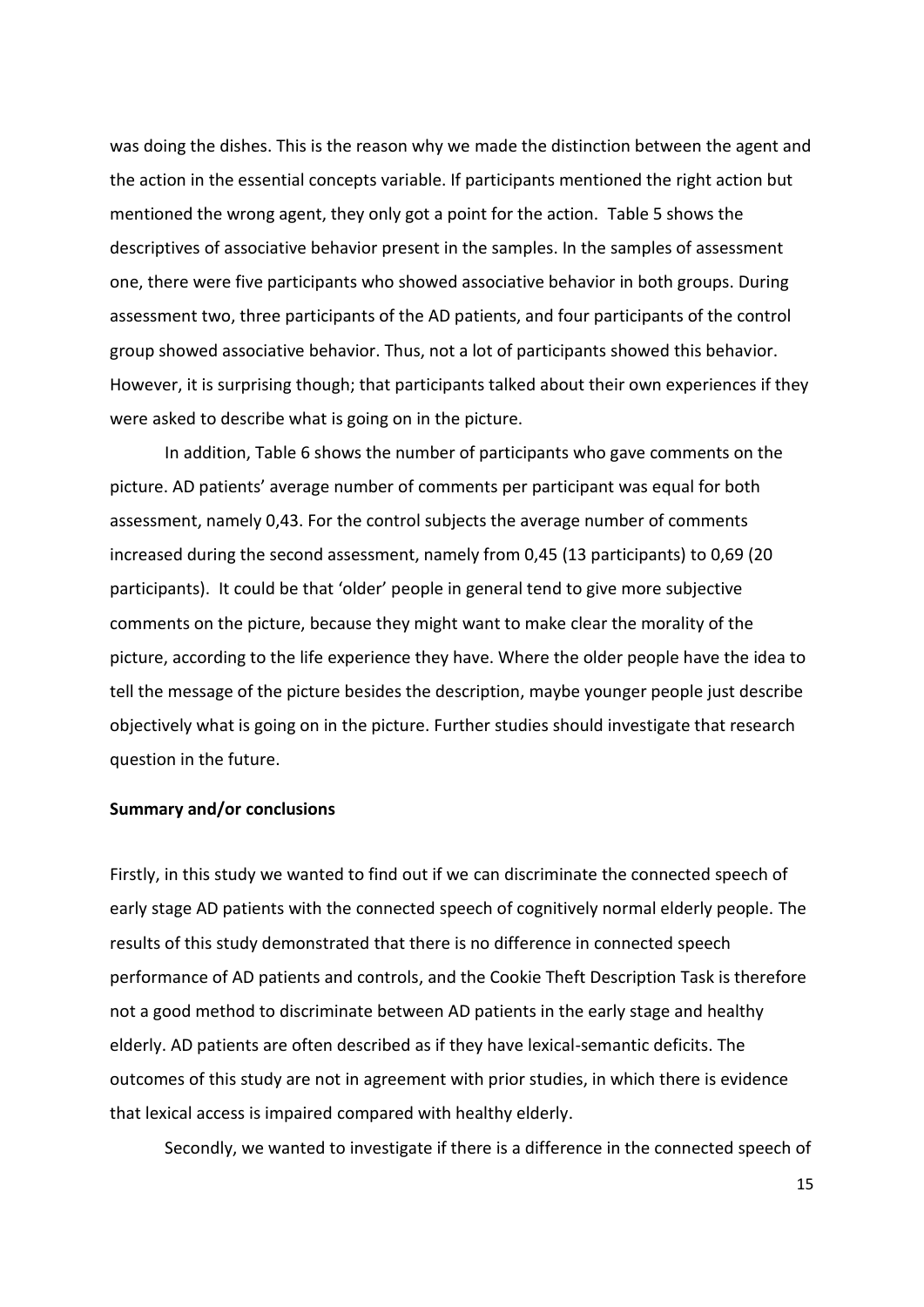the same group AD patients before and after treatment with rivastigmine. Besides the beneficial effects on cognitive function, ADL performance, global function and behavior, rivastigmine positively affected the performance of the AD patients' connected speech, since it did not decline over time. In other words, during assessment two, AD patients performed as good as during the first assessment.

### **Acknowledgements**

It is a pleasure to thank those who made this thesis possible. First of all, I would like to thank my supervisors Evy Visch-Brink and Sergio Baauw. Their guidance and support from the initial to the final level enabled me to develop this article. I also would like to thank all the people, patients and participants, who participated and the people who helped in administering the tests. In particular, I would like to thank Carina Paul for assisting me in different ways.

This thesis would not have been possible unless my mom and dad gave me the opportunity to study. I am really grateful for that, and I also really appreciate the encouragement, wise advice and good ideas they gave me during the time I wrote this thesis. I owe my deepest gratitude to Bob. He has made available his encouragement, support and especially his patience in many ways.

After all, I would like to show my gratitude to all of those who supported me in any respect during the completion of this article.

#### **References**

Almkvist, O., Darreh-Shori, T., Stefanova, E. (2004) Preserved cognitive function after 12 months of treatment with rivastigmine in mild Alzheimer's disease in comparison with untreated AD and MCI patients. *European Journal of Neurology,* 11 (4), *253*

American Psychiatric Association (APA). (1994) *Diagnostic and statistical manual of mental disorders, Fourth Edition*. Washington DC: APA

Bilikiewicz, A., Opala, G., Podemski, R., Puzyński, S., Lapin, J., Soltys, K., Ochudlo, S., Barcikowska, M., Pfeffer, A., Bilińska, M., Paradowski, B., Parnowski, T., Gabryelewicz, T. (2002) An open-label study to evaluate the safety, tolerability and efficacy of rivastigmine in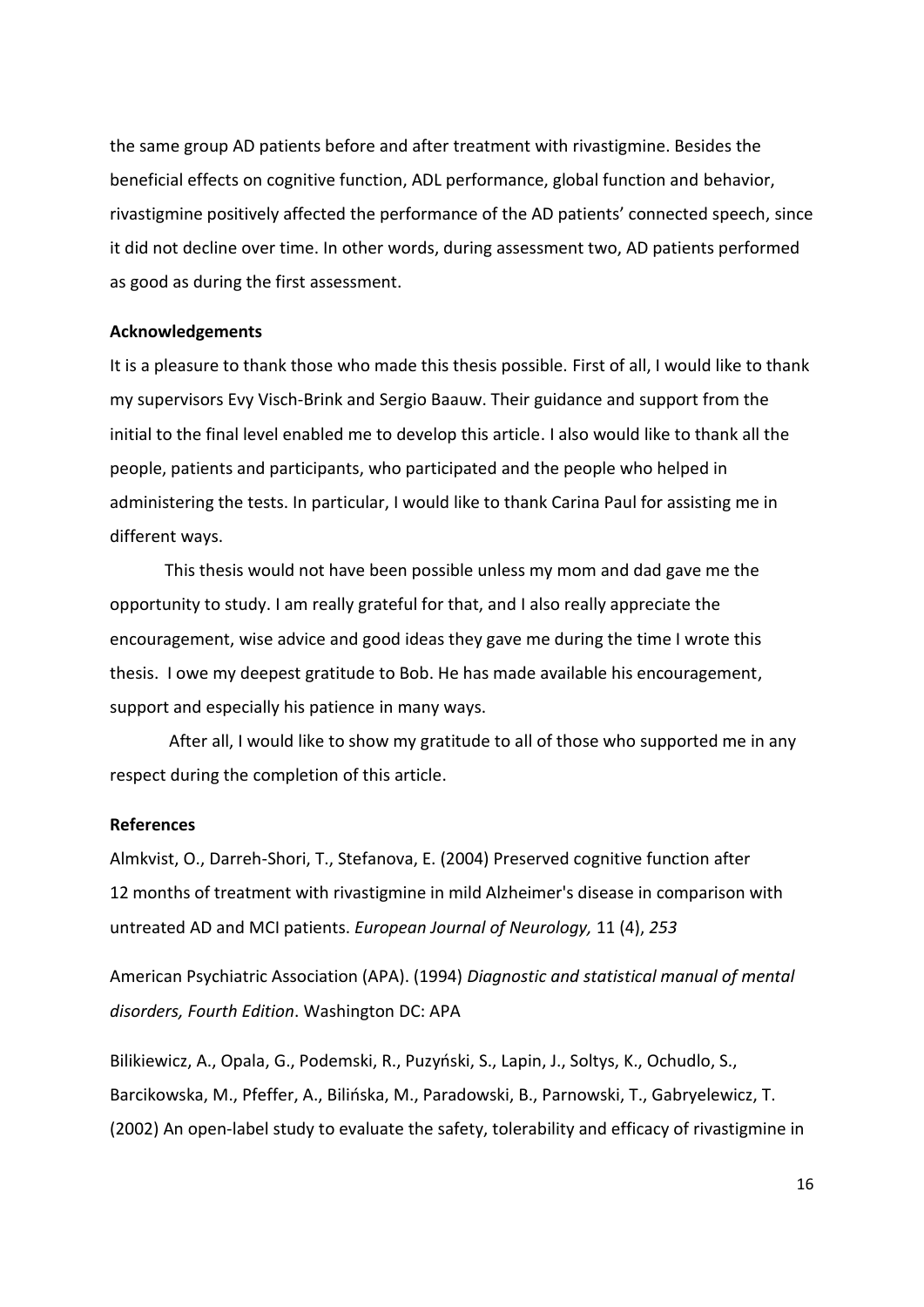patients with mild to moderate probable Alzheimer's disease in the community setting. *Medical Science Monitor*, 8(2), 9-15.

Birks, J. (2007) Cholinesterase inhibitors for Alzheimer's disease (review). *Cochrane Library*, 3

Bschor, T., Kühl, K.P., Reischies, F.M. (2001) Spontaneous speech of patients with dementia of the Alzheimer type and Mild Cognitive Impairment. *International psychogeriatrics*, 13 (3): 289-298

Bucks, R.S., Singh, S., Cuerden, J.M., Wilcock, G.K. (2000) Analysis of spontaneous conversational speech in dementia of the Alzheimer type: Evaluation of an objective technique for analyzing lexical performance. *Aphasiology*, 14, 71-91

Carlomagno, S., Santoro, A., Menditti, A., Pandolfi, M., Marini, A. (2005) Referential communication in Alzheimer's type dementia. *Cortex*, 41: 520-534

Conroy, P., Sage, K., Ralph, M.L. (2009) Improved vocabulary production after naming therapy in aphasia: can gains in picture naming generalize to connected speech? *Int. J.Lang. Comm. Dis.,* 44 (6): 1036-1062

Croisile, B., Ska, B., Brabant, M.J., Duchene, A., Lepage, Y., Aimard, G., Trillet, M. (1996) Comparitive study of Oral and Written Picture Description in Patients with Alzheimer's Disease. *Brain and Language*, 53: 1-19

Cuetos, F., Arango-Lasprilla, J.C., Uribe, C., Valencia, C., Lopera, F. (2007) Linguistic changes in verbal expression: A preclinical marker of Alzheimer's disease. *Journal of the International Neuropsyhological Society*, 13: 433-439

Doraiswamy, P.M., Kaiser, L., Bieber, F., Garman, R.L. (2001) The Alzheimer's Disease Assessment Scale: evaluation of psychometric properties and patterns of cognitive decline in multicenter clinical trials of mild to moderate Alzheimer's disease. *Alzheimer Dis Assoc Disord*, 15(4), 174-83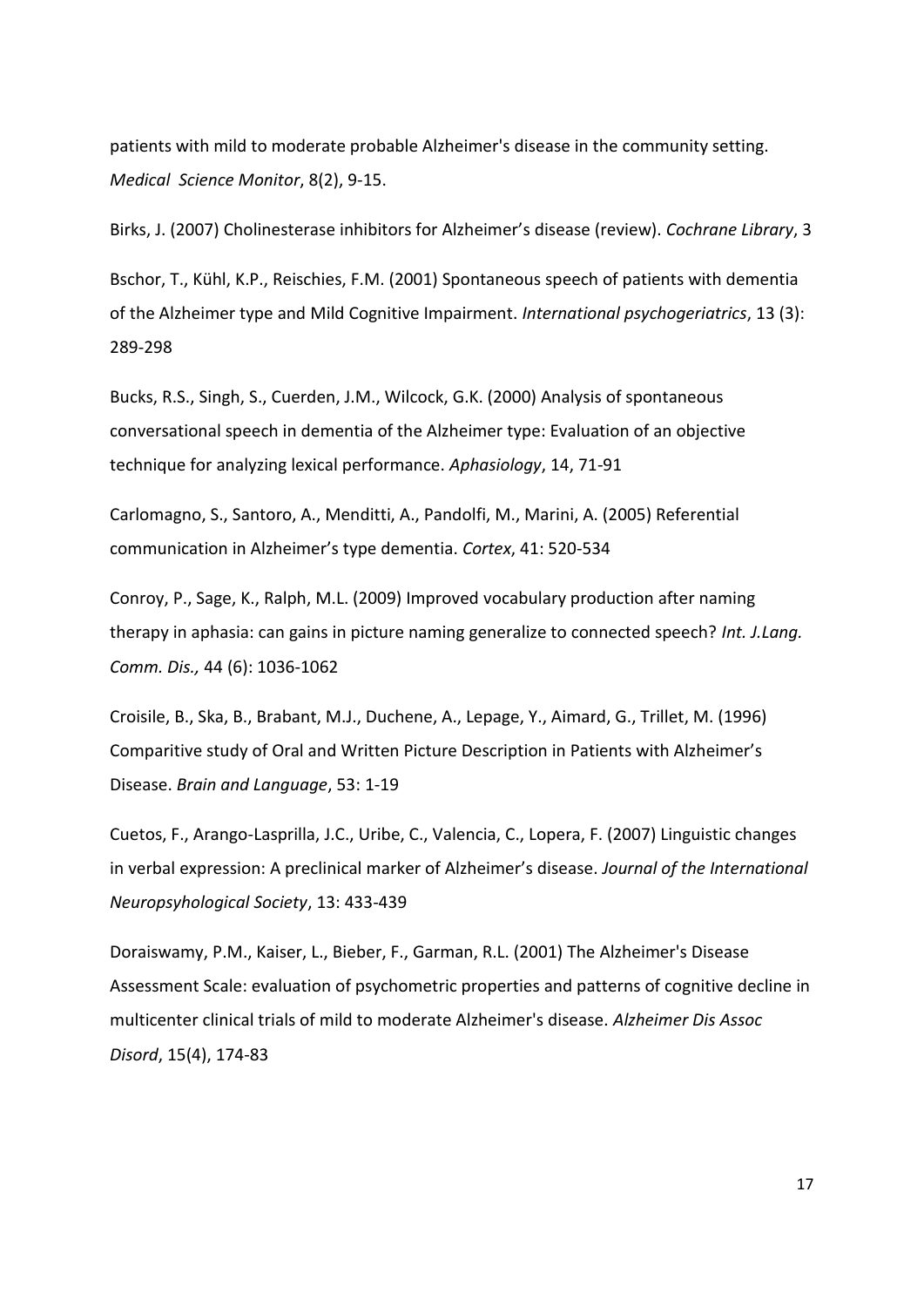Farlow, M., Aband, R., Messina, J., Hartman, R., Veach, J. (2000). A 52-week study of the efficacy of rivastigmine in patients with mild to moderately severe Alzheimer's disease. *Eur Neurol*, 44: 236-241

Feldman, H.H., [Ferris, S.,](http://omega.library.uu.nl.proxy.library.uu.nl/seal/omegasearch.php?applid=omegaresult&lan=nl&cfg=omega&searchfield1_name=CREATOR_PERSON_FULL&searchfield1_value=Ferris,%20S.&stem1_value=word&backapplid=omegaadvsearch&save=query_advanced) [Winblad, B.,](http://omega.library.uu.nl.proxy.library.uu.nl/seal/omegasearch.php?applid=omegaresult&lan=nl&cfg=omega&searchfield1_name=CREATOR_PERSON_FULL&searchfield1_value=Winblad,%20B.&stem1_value=word&backapplid=omegaadvsearch&save=query_advanced) [Sfikas, N.,](http://omega.library.uu.nl.proxy.library.uu.nl/seal/omegasearch.php?applid=omegaresult&lan=nl&cfg=omega&searchfield1_name=CREATOR_PERSON_FULL&searchfield1_value=Sfikas,%20N.&stem1_value=word&backapplid=omegaadvsearch&save=query_advanced) [Mancione, L.,](http://omega.library.uu.nl.proxy.library.uu.nl/seal/omegasearch.php?applid=omegaresult&lan=nl&cfg=omega&searchfield1_name=CREATOR_PERSON_FULL&searchfield1_value=Mancione,%20L.&stem1_value=word&backapplid=omegaadvsearch&save=query_advanced) [He, Y.,](http://omega.library.uu.nl.proxy.library.uu.nl/seal/omegasearch.php?applid=omegaresult&lan=nl&cfg=omega&searchfield1_name=CREATOR_PERSON_FULL&searchfield1_value=He,%20Y.&stem1_value=word&backapplid=omegaadvsearch&save=query_advanced) [Tekin, S.,](http://omega.library.uu.nl.proxy.library.uu.nl/seal/omegasearch.php?applid=omegaresult&lan=nl&cfg=omega&searchfield1_name=CREATOR_PERSON_FULL&searchfield1_value=Tekin,%20S.&stem1_value=word&backapplid=omegaadvsearch&save=query_advanced) [Burns, A.,](http://omega.library.uu.nl.proxy.library.uu.nl/seal/omegasearch.php?applid=omegaresult&lan=nl&cfg=omega&searchfield1_name=CREATOR_PERSON_FULL&searchfield1_value=Burns,%20A.&stem1_value=word&backapplid=omegaadvsearch&save=query_advanced) [Cummings, J.,](http://omega.library.uu.nl.proxy.library.uu.nl/seal/omegasearch.php?applid=omegaresult&lan=nl&cfg=omega&searchfield1_name=CREATOR_PERSON_FULL&searchfield1_value=Cummings,%20J.&stem1_value=word&backapplid=omegaadvsearch&save=query_advanced) [del Ser, T.,](http://omega.library.uu.nl.proxy.library.uu.nl/seal/omegasearch.php?applid=omegaresult&lan=nl&cfg=omega&searchfield1_name=CREATOR_PERSON_FULL&searchfield1_value=del%20Ser,%20T.&stem1_value=word&backapplid=omegaadvsearch&save=query_advanced) [Inzitari, D.,](http://omega.library.uu.nl.proxy.library.uu.nl/seal/omegasearch.php?applid=omegaresult&lan=nl&cfg=omega&searchfield1_name=CREATOR_PERSON_FULL&searchfield1_value=Inzitari,%20D.&stem1_value=word&backapplid=omegaadvsearch&save=query_advanced) [Orgogozo, J.M.,](http://omega.library.uu.nl.proxy.library.uu.nl/seal/omegasearch.php?applid=omegaresult&lan=nl&cfg=omega&searchfield1_name=CREATOR_PERSON_FULL&searchfield1_value=Orgogozo,%20J.M.&stem1_value=word&backapplid=omegaadvsearch&save=query_advanced) [Sauer, H.,](http://omega.library.uu.nl.proxy.library.uu.nl/seal/omegasearch.php?applid=omegaresult&lan=nl&cfg=omega&searchfield1_name=CREATOR_PERSON_FULL&searchfield1_value=Sauer,%20H.&stem1_value=word&backapplid=omegaadvsearch&save=query_advanced) [Scheltens, P.,](http://omega.library.uu.nl.proxy.library.uu.nl/seal/omegasearch.php?applid=omegaresult&lan=nl&cfg=omega&searchfield1_name=CREATOR_PERSON_FULL&searchfield1_value=Scheltens,%20P.&stem1_value=word&backapplid=omegaadvsearch&save=query_advanced) [Scarpini, E.,](http://omega.library.uu.nl.proxy.library.uu.nl/seal/omegasearch.php?applid=omegaresult&lan=nl&cfg=omega&searchfield1_name=CREATOR_PERSON_FULL&searchfield1_value=Scarpini,%20E.&stem1_value=word&backapplid=omegaadvsearch&save=query_advanced) [Herrmann, N.,](http://omega.library.uu.nl.proxy.library.uu.nl/seal/omegasearch.php?applid=omegaresult&lan=nl&cfg=omega&searchfield1_name=CREATOR_PERSON_FULL&searchfield1_value=Herrmann,%20N.&stem1_value=word&backapplid=omegaadvsearch&save=query_advanced) [Farlow, M.,](http://omega.library.uu.nl.proxy.library.uu.nl/seal/omegasearch.php?applid=omegaresult&lan=nl&cfg=omega&searchfield1_name=CREATOR_PERSON_FULL&searchfield1_value=Farlow,%20M.&stem1_value=word&backapplid=omegaadvsearch&save=query_advanced) [Potkin, S.,](http://omega.library.uu.nl.proxy.library.uu.nl/seal/omegasearch.php?applid=omegaresult&lan=nl&cfg=omega&searchfield1_name=CREATOR_PERSON_FULL&searchfield1_value=Potkin,%20S.&stem1_value=word&backapplid=omegaadvsearch&save=query_advanced) [Charles, H.C.,](http://omega.library.uu.nl.proxy.library.uu.nl/seal/omegasearch.php?applid=omegaresult&lan=nl&cfg=omega&searchfield1_name=CREATOR_PERSON_FULL&searchfield1_value=Charles,%20H.C.&stem1_value=word&backapplid=omegaadvsearch&save=query_advanced) [Fox, N.C.,](http://omega.library.uu.nl.proxy.library.uu.nl/seal/omegasearch.php?applid=omegaresult&lan=nl&cfg=omega&searchfield1_name=CREATOR_PERSON_FULL&searchfield1_value=Fox,%20N.C.&stem1_value=word&backapplid=omegaadvsearch&save=query_advanced) [Lane, R.](http://omega.library.uu.nl.proxy.library.uu.nl/seal/omegasearch.php?applid=omegaresult&lan=nl&cfg=omega&searchfield1_name=CREATOR_PERSON_FULL&searchfield1_value=Lane,%20R.&stem1_value=word&backapplid=omegaadvsearch&save=query_advanced) (2007) Effect of rivastigmine on delay to diagnosis of Alzheimer's disease from mild cognitive impairment: the InDDEx study. *Lancet Neurology*, 6 (6), 501-512

Folstein, M.F., Folstein, S.E., McHugh, P.R. (1975) Mini-Mental State: a practical method for grading the cognitive state of patients for the clinician. *J Psychatr Res*

Forbes-McKay, K. Venneri, A. (2005). Detecting subtle spontaneous language decline in early Alzheimer's disease with a picture description task. *Neurol Sci*, 26, 243-254

Forbes, K. Venneri, A., Shanks, F. (2002).Distinct patterns of spontaneous speech deterioration; an early predictor of Alzheimer's disease. *Brain and cognition*, 48: 356-361

Groves-Wright, K., Neils-Strunjas, J., Burnett, R., O'Neill, M.J. (2004) A comparison of verbal and written language in Alzheimer's disease. *Journal of Communication Disorders*, 37: 109- 130

Hier, D.B., Hagenlocker, K., Shindler, A.G. (1985) Language disintegration in dementia: effects of etiology and severity. *Brain and Language*, 25: 117-133

Kaplan, E., Goodglass, H. Weintraub, S.(1983) *Boston Naming Test*. Philadelphia, PA: Lea and Febiger.

Kavé, G., Levy, Y. (2003) Morphology in Picture Description Provided by Persons With Alzheimer's Disease. *Journal of Speech, Language, and Hearing Research*, 46: 341-352

Kawas, C.H. (2003) Clinical practice. Early Alzheimer's disease. *N Engl J Med,* 349 (11), 1056- 1063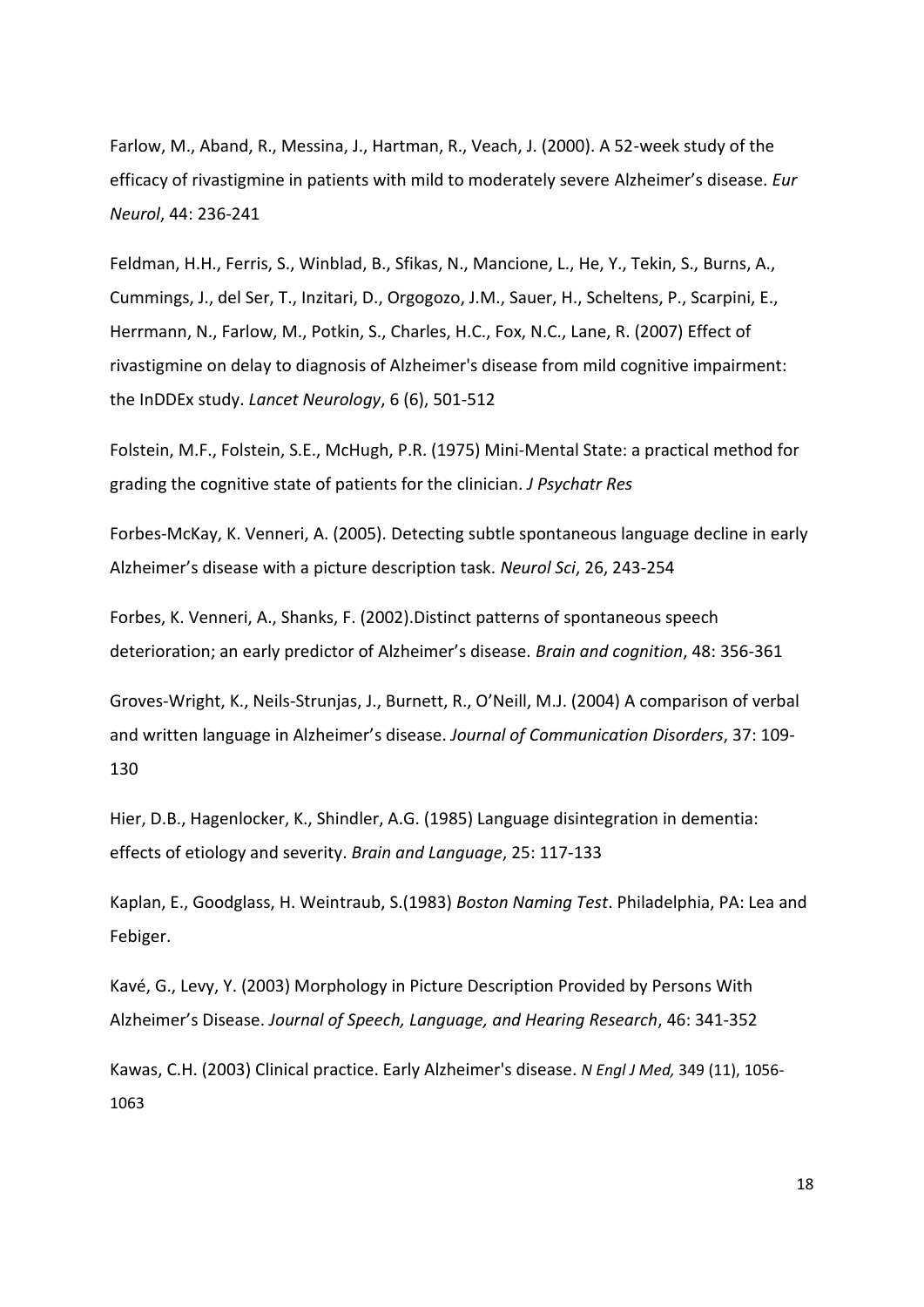Kurz, A., Farlow, M., Quarg, P., Spiegel, R. (2004) Disease stage in Alzheimer disease and treatment effects of rivastigmine. *Alzheimer Dis Assoc Disord*, 18 (3), 123-128

Lind, M., Kristoffersen, K.E., Moen, I., Simonsen, H.G. (2009) Semi-spontaneous oral text production: Measurements in clinical practice. Clinical Linguistics & Phonetics, 23 (12): 872- 886

Mahendra, N., Arkin, S., (2001) Discourse analysis of Alzheimer's patients before and after intervention: Methodoly and outcomes. Aphasiology, 15 (6), 533-569

McNamara, P., Obler, L.K., Au, R., Durso, R., Albert, M.L. (1992) Speech monitoring skills in Alzheimer's disease, Parkinson's disease, and normal aging. *Brain and Language*, 42: 38-51

Menn, L., Ramsberger, G., Helm-Estabrooks, N. (1994) A linguistic communication measure for aphasic narratives. *Aphasiology*, 8 (4): 343-359

Nicholas, M., Obler, L.K., Au, R., Albert, M.L., Helm-Estabrooks, N. (1989). Empty speech in Alzheimer's disease and fluent aphasia. *J Clin Exp Psychol*, 8, 75-92

Onor, M.L., Trevisiol, M., Aguglia, E. (2007) Rivastigmine in the treatmentof Alzheimer's disease: an update. *Clinical interventions in Aging*: 2 (1)

Prins, R., Bastiaanse, R.(2004) Review: analyzing the spontaneous speech of aphasic speakers. *Aphasiology*, 18 (12), 1075-1091

Prins, R., Prins, N.D., Visch-Brink, E.G. (2002) Taalstoornissen bij dementia. In: *Stem-Spraak Taalpathologie*, B13.3

Rochon, E., Saffran, E.M., Berndt, R.S., Schwartz, M.F. (2000) Quantitative analysis of aphasic sentence production: further development and new data. *Brain and Language*, 72: 193-218

Rosen, W.G., Mohs, R.C., Davis, K.L. (1984) A new rating scale for Alzheimer's disease. *Am J Psychiatry*, 141, 1356-1364